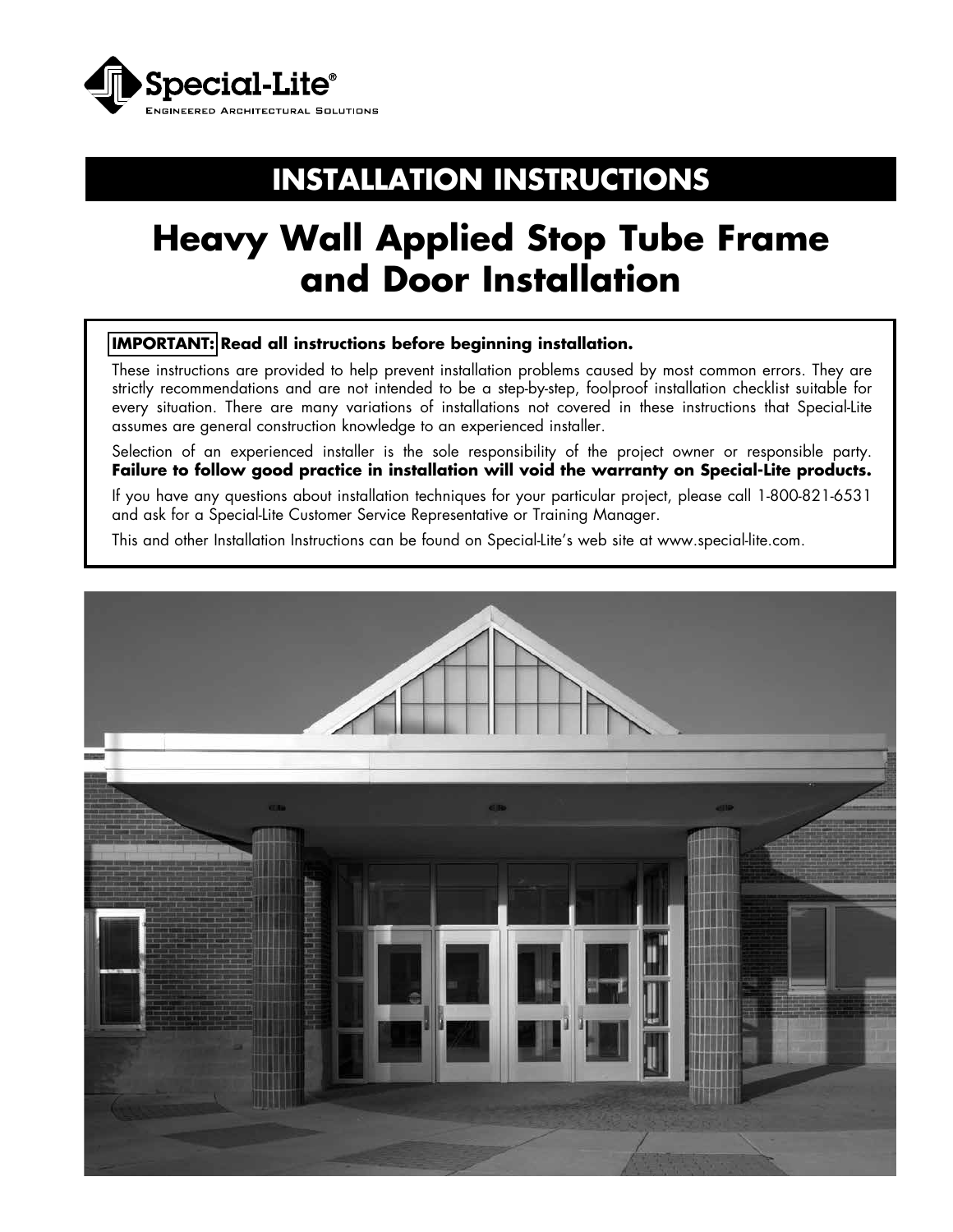### **CHECK NEW FRAME COMPONENTS**

- **1.** It is important to mark all parts and pieces that are removed from the framing when unpacking. Snap stops are shrink wrapped to their proper locations and should be marked to make sure they are reinstalled in the same position.
- **2.** Check work orders or prints for proper inside or outside glazing. Verify that all frame components are oriented in the same direction.

#### **NOTE:**

*The Special-Lite standard is to glaze from the exterior side of frame.*

**3.** Measure the new frame and door(s) to make sure everything is sized and located correctly. This is especially important in retrofit situations *before* demolition of an old opening.

#### **MARK FASTENER HOLE LOCATIONS**

#### **NOTE:**

*Special-Lite does not provide the following: mounting holes, mounting fasteners or mounting shims.* Mark hole location

- **4.** Frame mounting fasteners in the jamb should be located beneath door stops or drilled through the fixed glass stops (Figure D). First mark the position of the door stop on the door jamb, and remove the door stop. Door stops are reapplied after frame installation is complete.
- **5.** Position each tube in the opening. First mark mounting hole locations approximately 4" from both ends of vertical tubes. Then mark additional mounting locations on the frame. Mounting holes should be spaced no more than 24" apart.
- **6.** Mark mounting hole locations in header.

### **IMPORTANT:**

A minimum of (2) mounting fasteners are required per header, with additional fasteners spaced no more than 24" apart. Be sure to place a header mounting fastener as close as possible to both sides of each vertical frame member.





### **DRILL MOUNTING HOLES**

#### **IMPORTANT:**



**7.** Drill through-holes 1/16" inch larger than thread diameter of mounting screws at all mounting hole locations marked on frame. Mounting screws must be 1/4" or larger.



**8.** Drill clearance holes large enough for fastener heads and driver to pass through to frame interior at all mounting hole locations.

## **ASSEMBLE AND CAULK THE FRAME**

### **IMPORTANT:**

During assembly, frame components must be carefully caulked at all joints.

### **NOTE:**

*Be sure to use a colored caulk. Do not use clear caulk (clear allows light to leak through frame).*

**9.** Remove factory-installed clip screws. Apply caulk around frame clips



**FIGURE F**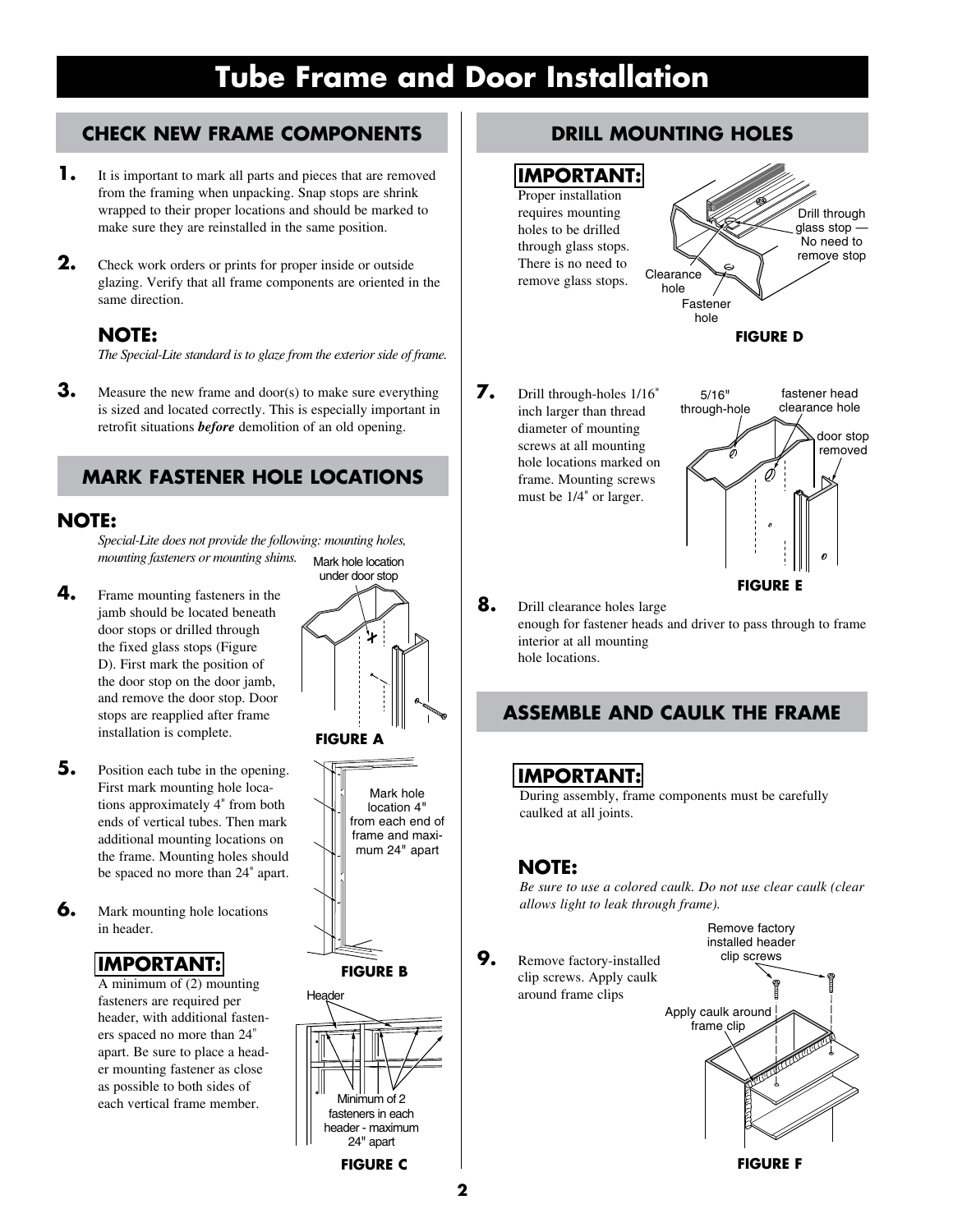**10.** Slide horizontal frame members onto frame clips and reinstall clip screws. Wipe off excess caulk.



#### **NOTE:**

*On long frame units you may want to snap a chalk line on the top and bottom rough opening surfaces, making sure to maintain plumb, to aid in positioning the frame.*

**11.** When floor clips will be used, install clips exactly in line with frame position at this time. **Special-Lite only provides floor anchors for sill heights more than 2" and free standing vertical frame members.**

#### **IMPORTANT:**

Do not use steel floor clips due to potential for corrosion between dissimilar metals.

**12.** When fully assembled and caulked, tip the frame assembly upright into the opening, making sure it is properly positioned on floor anchor clips or chalk marks in rough opening.



**FIGURE H**

### **ADJUST FRAME ASSEMBLY ALIGNMENT**

- **13.** Place the threshold across the door opening (or use some other type of support the same length as the header) to keep the latch jamb and hinge jamb parallel.
- **14.** Use shims to secure frame assembly in the opening. Use tapered wood or composite shims to shim frame assembly into the opening.

#### **NOTE:**

*Shims not provided by Special-Lite.*

- **15.** With a level, make sure the door jambs are plumb and the header is level.
- **16.** Shim frame at top and bottom corners only at this time.

## **IMPORTANT:**

Do not rely upon a visual check or a tape measure for accurate frame alignment. Using a professional-grade level is recommended.



#### **IMPORTANT:**

Do not install any mounting fasteners at this point. Doors must first be installed to allow proper door in frame adjustment.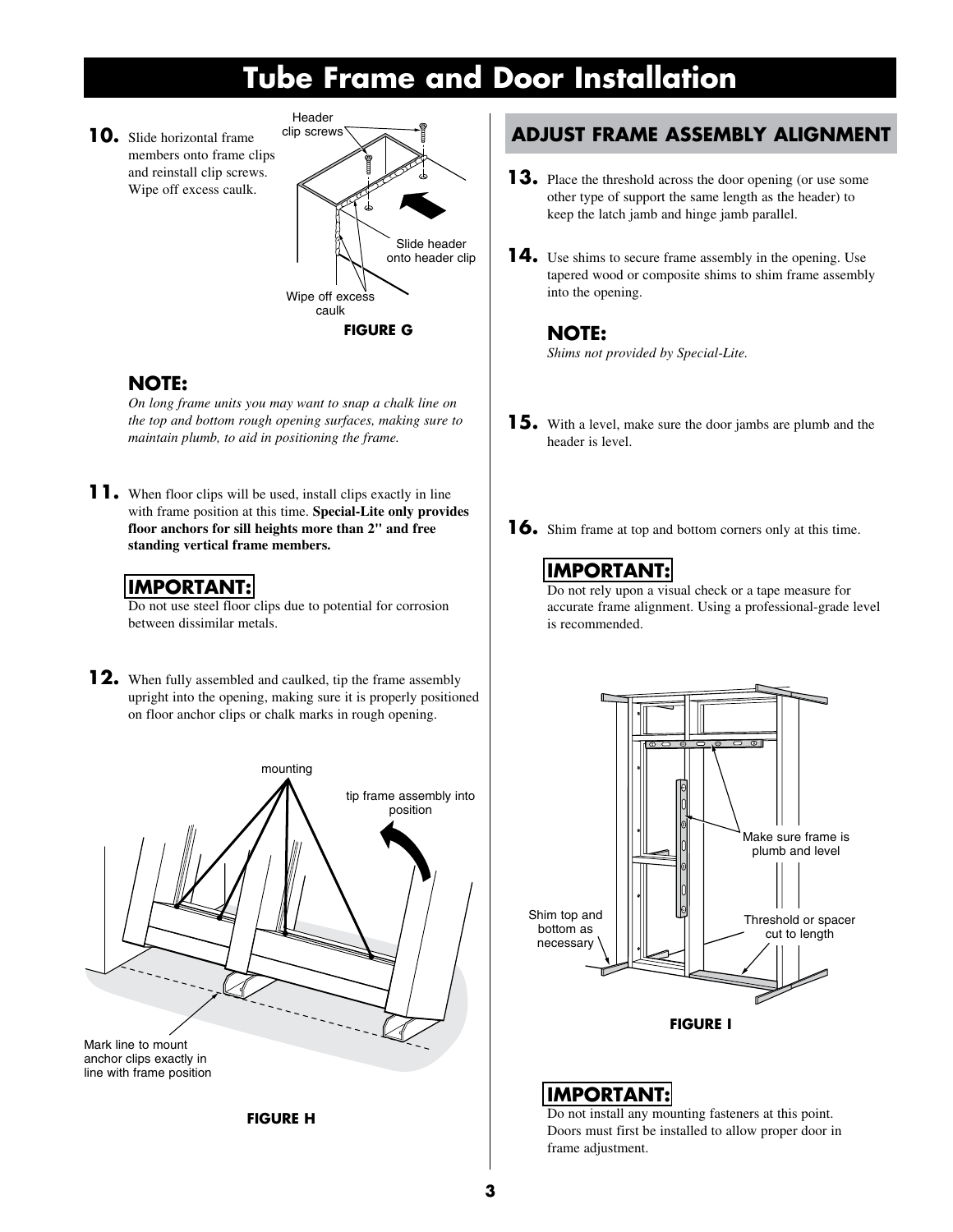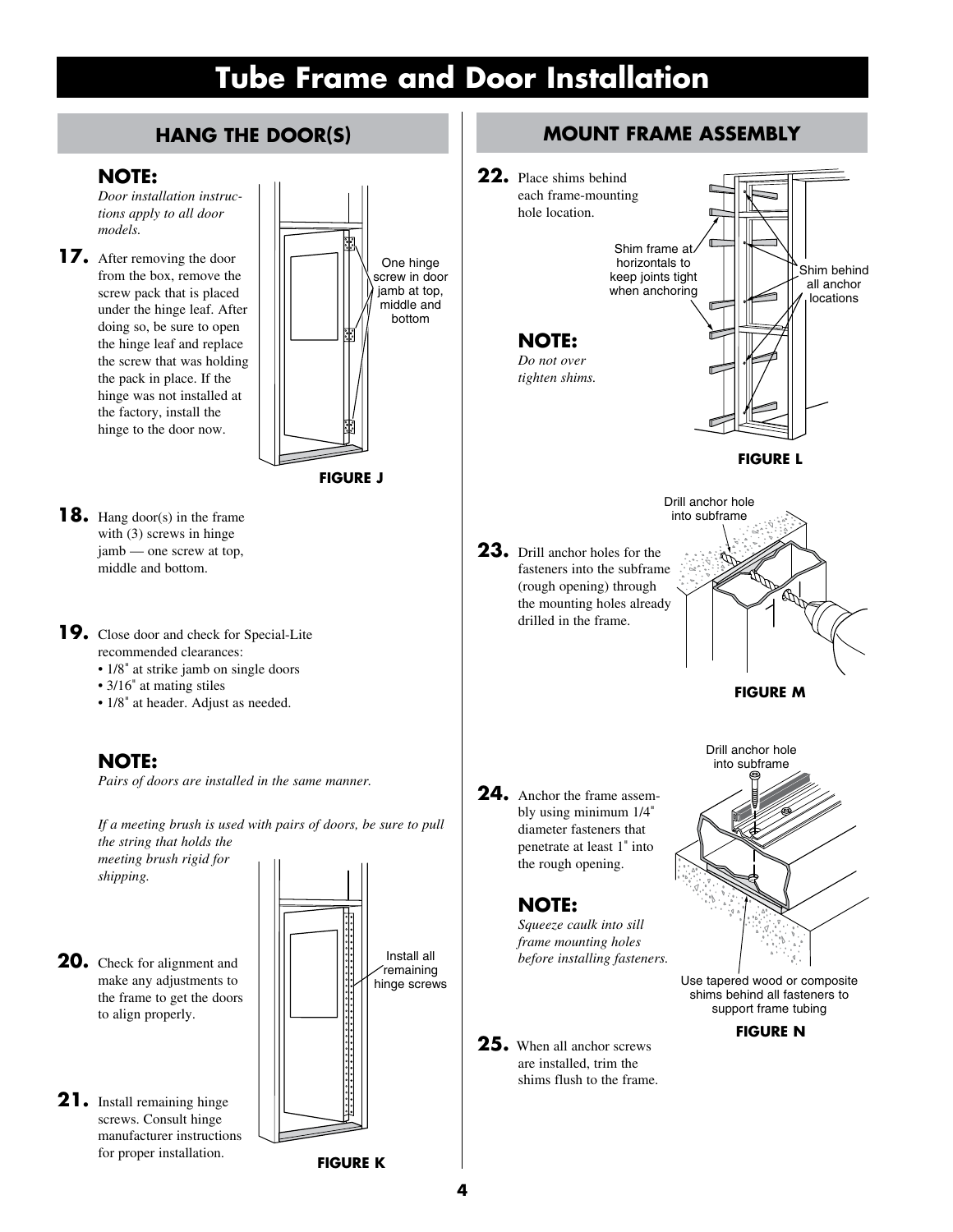**26.** Reapply the door stops removed earlier.



**SEAL FRAME PERIMETERS**

**27.** Apply caulk along the interior and exterior frame edges.



**28.** Seal clearance holes in the sill with caulk before glazing.

**29.** If a threshold is required, place in position and check for proper door clearance. Be sure to set threshold in caulk to prevent threshold from leaking. Secure threshold with appropriate fasteners. If you have an un-level threshold condition you may want to use Special-Lite's SL-301 Adjustable Bottom Brush.



### **HARDWARE INSTALLATION**

- 
- **30.** Locate, mark, and install any door hardware that has not already been installed at the factory.

#### **IMPORTANT:**

Do not drill closer mounting holes through tie rod in door. Observe cautions on door sticker (see example below).

#### **NOTE:**

*Do not use Tek screws on top closer fasteners, but instead use standard 1/4-20 x 2" machine screws drilled and tapped.*

## **CAUTION**

*Be careful when drilling for closer mounting screws. Do not drill any hole deeper than 9/16 of an inch at tie rod location. Refer to illustration below or installation instructions for location of tie rod and closer reinforcement plate.*



*Caution Sticker applied to all flush doors*

**31.** Field adjustments may be necessary. All hardware must be field adjusted after door is hung, for proper function. (Strikes, closers, pivots, mullions, etc.)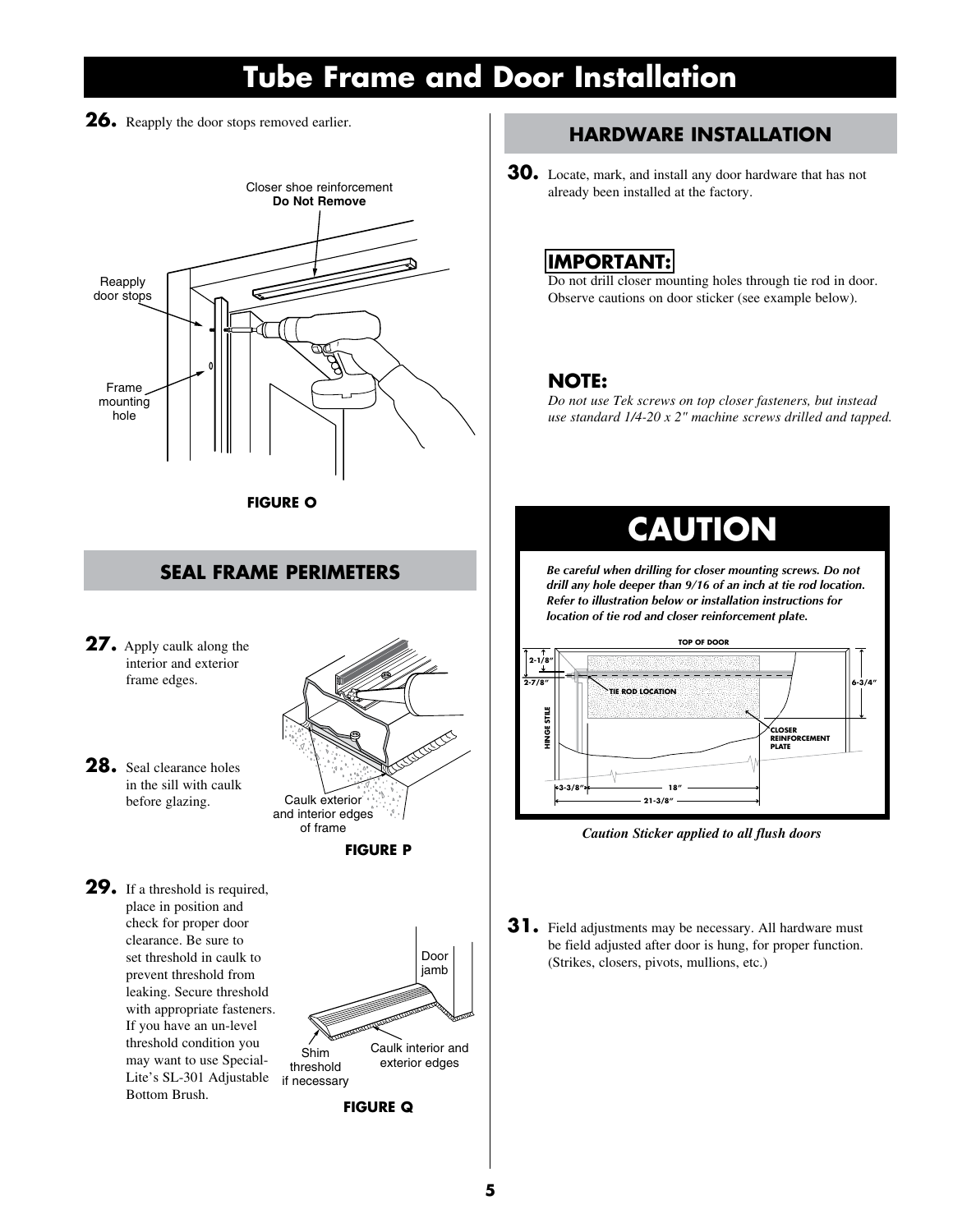# **Glass and Panel Installation**

#### **FRAME GLAZING PROCEDURE**

- **32.** Apply a small amount of sealant at all four joints of the glazing gasket. (All openings).
- **33.** Sort all snap stops for each opening to reinstall where removed. Each opening will have a removable snap stop at the sill with weep slots.



- **34.** Install glazing gasket into snap stops. **Compensate for shrinkage by compressing** as much excess gasket as possible into the retaining channel and trim to length.
- **35.** Apply caulk at inside corners of glass stops. Promptly remove any excess caulk from gasket channel.



- **36.** Install factory supplied setting blocks at quarter points.
- **37.** Place glazing or panel in position on setting blocks, centered side to side.
- **38.** Install snap stops using proper techniques shown in Figure T. Start with the top horizontal piece, then the weep-slotted sill piece. Install remaining vertical snap stops.

#### **NOTE:**

*When removing glass or panels from applied stop framing it is recommended that rubber glazing be removed prior to removing snap stops. Have new rubber glazing on hand.*

- **39.** If Special-Lite class "A" fire-rated skins on architectural panels are used, rated side of the panel is marked with a sticker indicating the interior side ONLY. Any pebble grain architectural panel or SL-17 flush door with Class A sheeting must be used on the interior side. If exposed to direct sunlight, Class "A" skin colors may discolor.
- **40.** Remove all exposed production stickers from door(s) and frames after installation.

#### **NOTE:**

*For future door reference, do not remove hinge side production sticker.*



#### **INSTALLATION TIPS**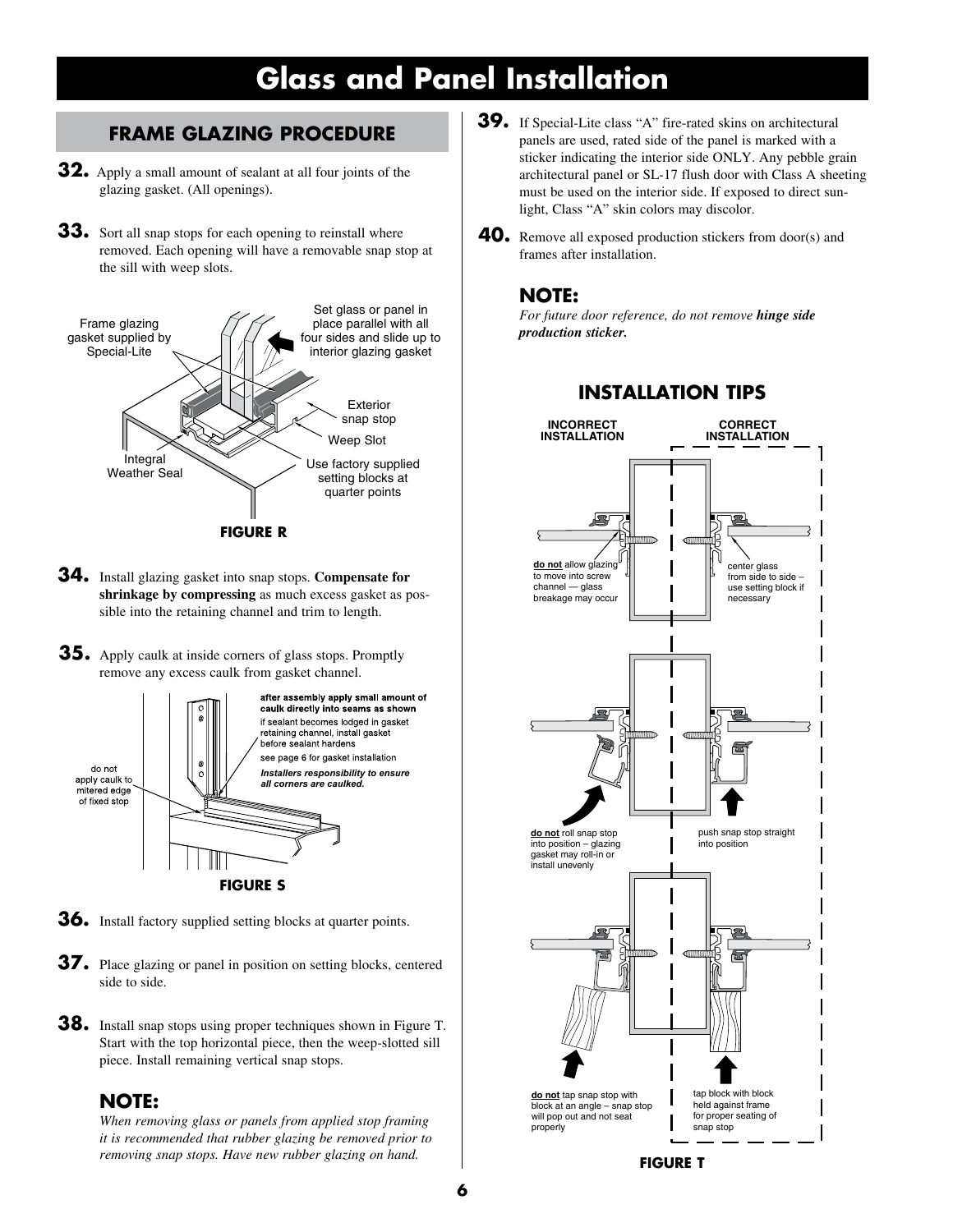## **Glass and Panel Installation**

#### **DOOR GLAZING PROCEDURE**

#### **NOTE:**

*Special-Lite provides panel or glass sizes for all openings. Refer to the illustrations below for specific glazing applications. The glazing procedure is as follows:*

#### **1. Remove the interior glazing kit.**

This may include a glazing gasket, snap stop or kit with fasteners.

#### **2. Apply glazing tape.**

Glazing tape is supplied by Special-Lite. The tape will vary in width according to glazing specifications.

#### **3. Install setting blocks.**

Setting blocks are provided by Special-Lite.

#### **4. Fasten glass in position.**

Set glass into opening and reinstall interior glazing kit, snap stop or glazing bead. Tighten all fasteners.

## **FLUSH DOOR WITH 1/4**" **TO 1**" **GLASS**

Glass size for 1/4" and 1" glass is daylight opening plus 1".



#### **NOTE:**

*Field-installed glazing seal should be applied to 3 sides on exterior of kit (not on bottom) and along bottom and 3*" *up sides on interior of kit.*

### **MONUMENTAL DOOR WITH 1/4**" **GLASS**

Glass size for 1/4" glass is daylight opening plus 9/16" (see illustration in next column).



**FIGURE V**

### **MONUMENTAL DOOR WITH 1/4**" **GLASS AND SURFACE-APPLIED MUNTIN BARS**

Glass size for 1/4" and 1" glass is daylight opening plus 1".



#### **FIGURE U MONUMENTAL DOOR WITH 1**" **GLASS**

Glass size for 1" glass is daylight opening plus 7/8".